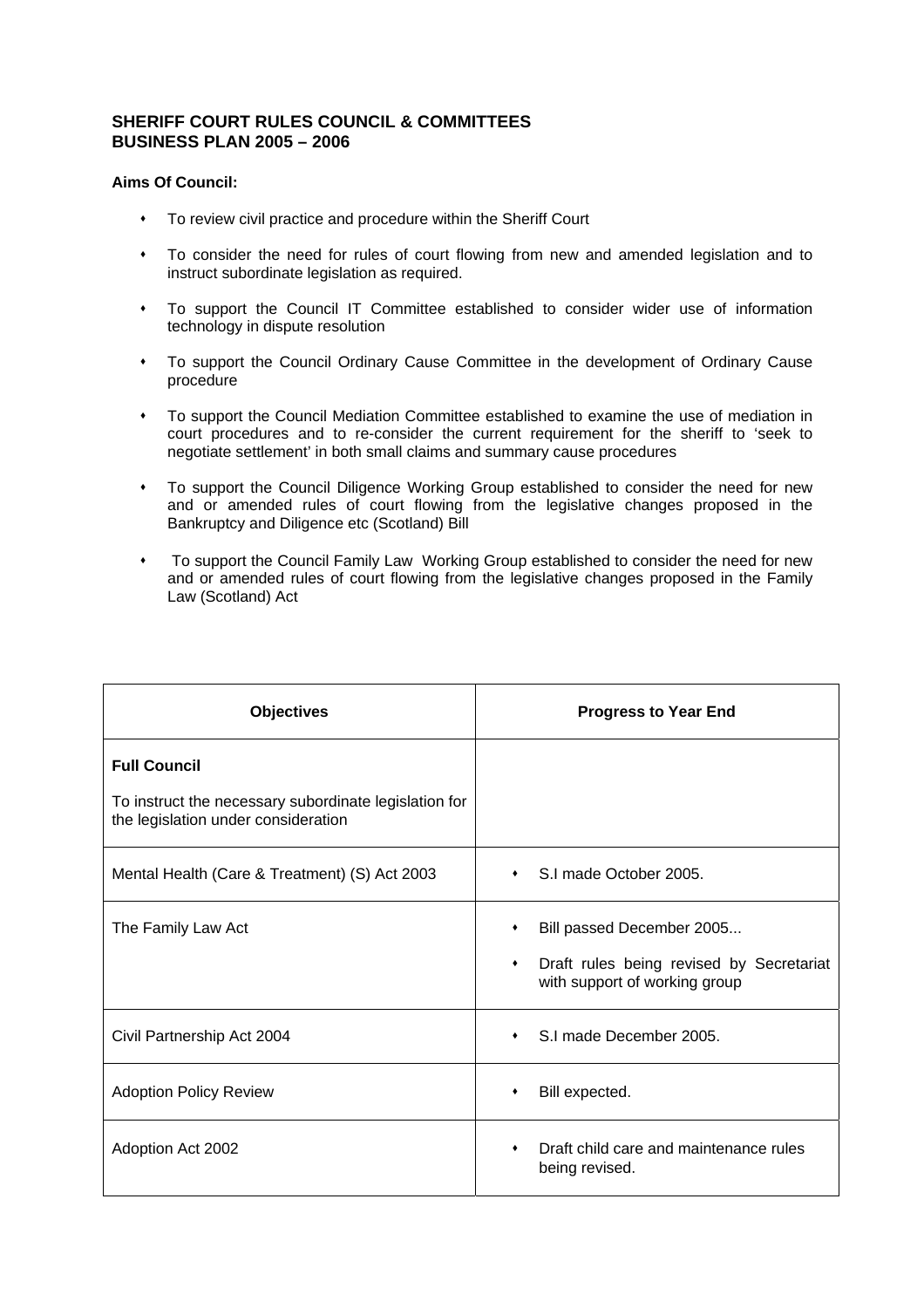| <b>Objectives</b>                                                                                   | <b>Progress to Year End</b>                                                                                                                         |
|-----------------------------------------------------------------------------------------------------|-----------------------------------------------------------------------------------------------------------------------------------------------------|
| Civil Justice Reform<br>Nuffield Foundation Research - Advisory Group<br>chaired by Lord Coulsfield | Bill needed, if implemented.<br>٠<br>Research Report considered by Council<br>٠<br>December 2005.<br>Awaiting policy decisions on way forward.<br>٠ |
| Review of Domestic Abuse (DA) Legislation                                                           | Proposal to combine civil & criminal cases<br>٠<br>involving domestic abuse.<br>Research report awaited.<br>٠                                       |
| Abolition of Feudal Tenure (Scotland) Act 2000                                                      | Draft Chancery Rules being revised.<br>٠                                                                                                            |
| Bankruptcy and Diligence (S) Bill                                                                   | Bill introduced 21 November 2005.<br>٠<br>Secretariat and Diligence Working Group<br>٠<br>currently considering<br>implications<br>for<br>rules.    |
| Licensing (S) Act                                                                                   | Bill passed 16 November 2005.<br>٠<br>Expected implementation autumn 2009.                                                                          |
| European Enforcement Order                                                                          | S.I made October 2005.                                                                                                                              |
| regulation on parental responsibility (inter-<br>EU l<br>country child custody disputes)            | Draft Rules being revised.                                                                                                                          |
| European Order for Payment and European small<br>claims proposals                                   | Secretariat to attend regulation working<br>٠<br>groups and update SCRC.<br>Meetings attended throughout course of<br>٠<br>year.                    |
| UNCITRAL Model Law on Cross Border Insolvency                                                       | Draft rules being considered by the<br>Council.                                                                                                     |
| European Directive on Enforcement of Intellectual<br><b>Property Rights</b>                         | Draft rules being considered by the<br>Council.                                                                                                     |
| Articles 81 and 82 of the Treaty Establishing the<br><b>European Community</b>                      | Draft Competition Modernisation<br>rules<br>٠<br>being considered by the Council.                                                                   |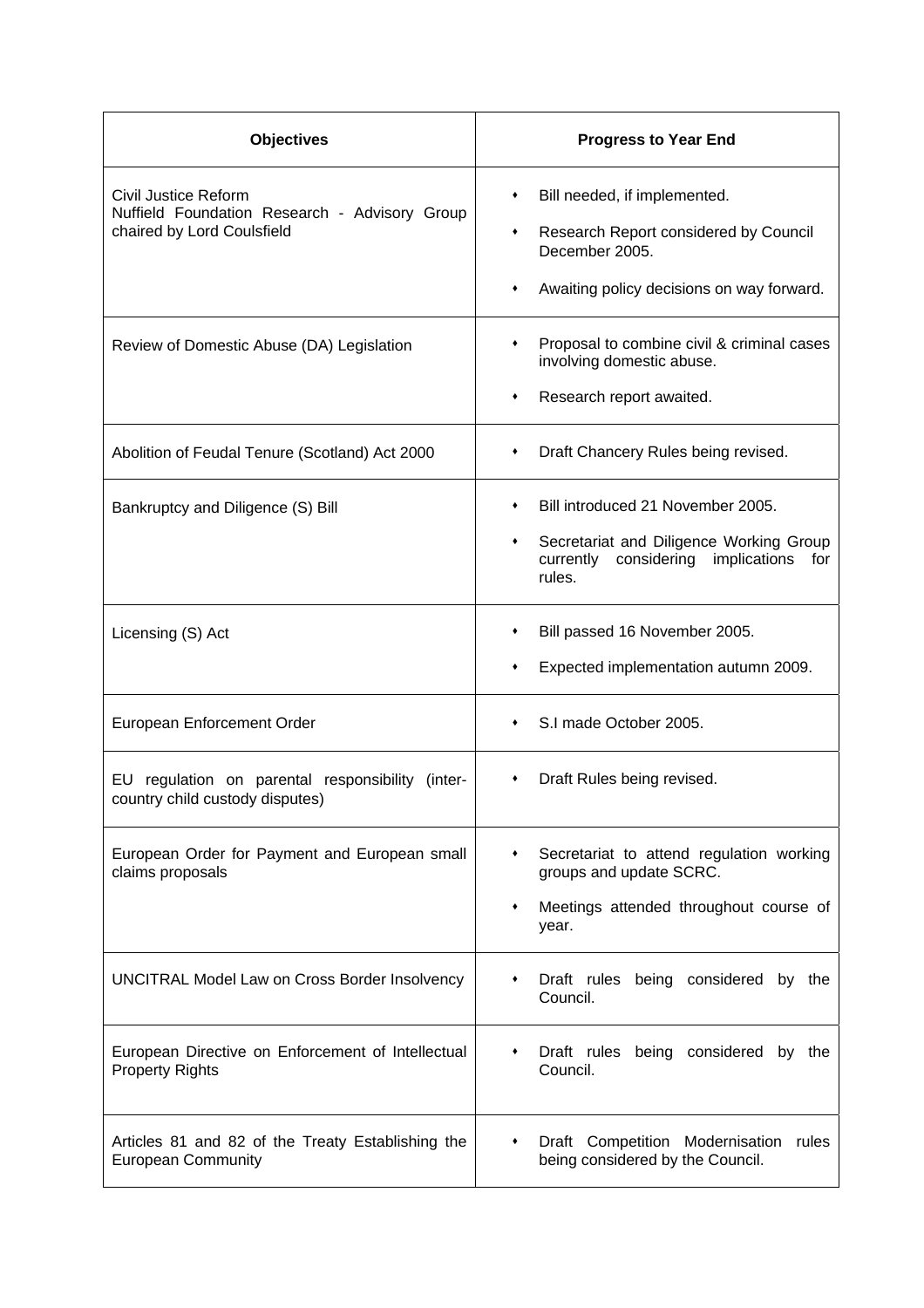| <b>Objectives</b>                                                                                                                                                                                                                                                                                                                                                              | <b>Progress to Year End</b>                                                                                                                                                                                                                                                                       |
|--------------------------------------------------------------------------------------------------------------------------------------------------------------------------------------------------------------------------------------------------------------------------------------------------------------------------------------------------------------------------------|---------------------------------------------------------------------------------------------------------------------------------------------------------------------------------------------------------------------------------------------------------------------------------------------------|
| Vulnerable Witness Act (Scotland) Act 2004                                                                                                                                                                                                                                                                                                                                     | SI made February 2006.<br>٠                                                                                                                                                                                                                                                                       |
| <b>Sheriff Court Caveat Rules</b>                                                                                                                                                                                                                                                                                                                                              | SI made February 2006.<br>٠                                                                                                                                                                                                                                                                       |
| Protection of Children and Prevention of Sexual<br>Offences (Scotland) Act 2005                                                                                                                                                                                                                                                                                                | SI made September 2005.<br>٠                                                                                                                                                                                                                                                                      |
| Gender Recognition Act 2004                                                                                                                                                                                                                                                                                                                                                    | SI made April 2005<br>٠                                                                                                                                                                                                                                                                           |
| <b>Consumer Credit Bill</b>                                                                                                                                                                                                                                                                                                                                                    | Secretariat<br>currently<br>considering<br>implications for rules.                                                                                                                                                                                                                                |
| The School Education (Ministerial Powers and<br>Independent School)(Scotland) Act 2004                                                                                                                                                                                                                                                                                         | Implications considered and concluded no<br>rules required.                                                                                                                                                                                                                                       |
| Police, Public<br>Order<br>Criminal<br>and<br>Justice<br>(Scotland) Bill                                                                                                                                                                                                                                                                                                       | currently considering<br>Secretariat<br>the<br>٠<br>implications for new or amendments to<br>rules.                                                                                                                                                                                               |
| <b>IT Committee</b><br>To agree a revised project timetable with<br>٠<br>SCS before 30 September 2005<br>To report this Committee's findings and<br>٠<br>recommendations to the Sheriff Court<br>Rules Council by latter part of 2005                                                                                                                                          | Interim report of consultation responses<br>٠<br>considered by SCRC in February 2005.<br>September meeting postponed.<br>٠<br>27 January 2006 meeting noted delay in<br>٠<br>this objective and progress made.<br>Next meeting 31 March 2006                                                      |
| <b>Ordinary Cause Committee</b><br>To consider the commercial court research<br>٠<br>and make recommendations to the Council                                                                                                                                                                                                                                                   | Committee met 22 April 2005. Report of<br>٠<br>interim proposals to SCRC on 3 June                                                                                                                                                                                                                |
| by June 2005<br>Pending consideration by the Scottish<br>Executive of the SCRC's recommendations<br>for a full civil justice review, to make<br>additional recommendations to the Council<br>on further reform of ordinary cause rules by<br>January 2006<br>To consult with stakeholders on proposals<br>٠<br>for new personal injury rules to timescales<br>set by Committee | 2005.<br>November 2005 - Report considered,<br>٠<br>draft rules prepared, consultation paper to<br>be issued in 2006.<br>Chairman of Council wrote to Minister re<br>٠<br>civil justice reform in December 2005.<br>Secretariat<br>οf<br>drafting<br>in<br>٠<br>process<br>consultation document. |